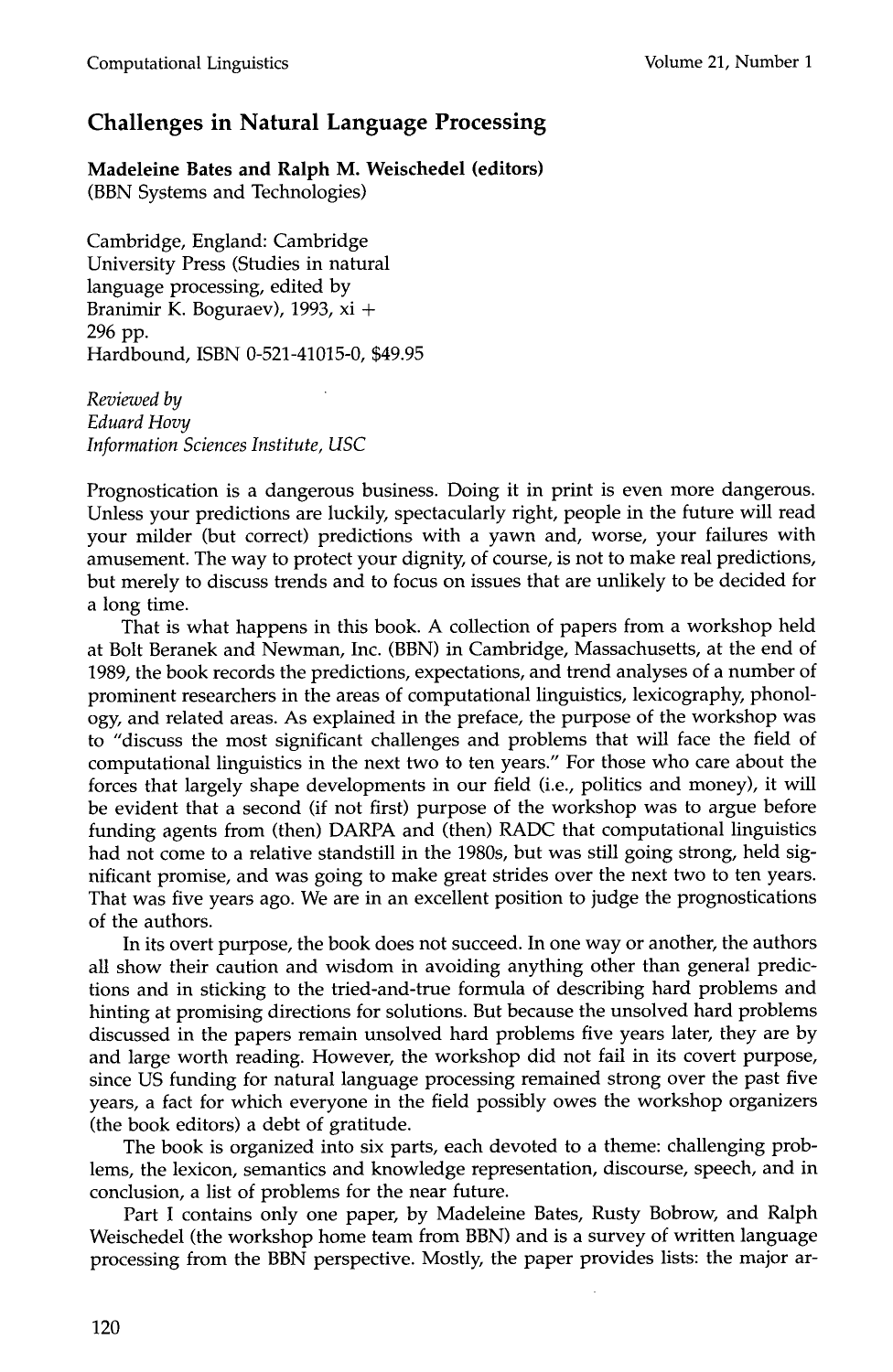eas of computational linguistics as syntax, semantics, and pragmatics, useful types of knowledge acquisition, types of incompleteness in input language, and open research problems. The heart of the paper is a fairly detailed description of aspects of BBN's written language-processing systems and representations. Overall, this paper can be read as a snapshot of one approach to natural language processing circa 1989.

Part II of the book is devoted to the lexicon and contains three papers of more general interest. Sue Atkins opens with a delightful paper describing just how little dictionaries can be trusted, by comparing various dictionaries' entries for word clusters such as *{safety, danger, risk}* and *{admire, acknowledge, admit}.* She identifies core meaning components in order to motivate the structure of an idealized machine-readable dictionary, underscoring that the problems inherent in lexicography were apparent from its very inception by ending with a 1755 quotation from Samuel Johnson himself:

[K]indred senses may be so interwoven, that the perplexity cannot be disentangled, nor any reason be assigned why one should be ranged before the other. When the radical idea branches out into parallel ramifications, how can a consecutive series be formed of senses in their nature collateral? The shades of meaning sometimes pass imperceptibly into each other, so that though on one side they apparently differ, yet it is impossible to mark the point of contact. Ideas of the same race, though not exactly alike, are sometimes so little different, that no words can express the dissimilitude, though the mind easily perceives it, when they are exhibited together; and sometimes there is such a confusion of acceptations, that discernment is wearied, and distinction puzzled, and perseverance herself hurries to an end, by crowding together what she cannot separate.

Beth Levin's paper follows smoothly by describing what (and how little) linguistics can contribute to the lexicon effort, even in the case of seemingly simple verbs of sound like *{whistle, grunt, bleep, bellow},* by bringing to bear linguistic argumentation about syntactic properties, selectional restrictions, collocations, etc.

Bran Boguraev's paper complements the others by describing problems inherent in extracting lexical information from machine-readable dictionaries. Only with a prior theory to guide and structure the results of the extraction effort, Boguraev argues, is one able to find and appreciate nonsuperficial information, whether by "trawling" through machine-readable dictionaries or by minutely examining entries. In either case, he says, building a lexicon for computational purposes from machine-readable dictionaries is never a process of "'cranking the handle' and getting a lexicon overnight," but rather of carefully designing a lexicon and then, for each aspect of lexical data, carefully searching each source in its entirety for useful information of any form. He provides examples of internal dictionary representations and the kinds of processing required to work with them.

Together, these three papers show just how hard lexical semantics is, how little we know about it to date, and how hard it is going to be to build up adequate computational lexicons. The papers should be required reading for all students of computational linguistics and knowledge representation.

Having experienced a proper sense of humility, we move on to Part III, the section on semantics and knowledge representation. Robert Moore's paper identifies a problem in the treatment of events in the accounts of both Davidson and Perry (and Barwise). Studying adverbials, he notes the difference between *John sang strangely* and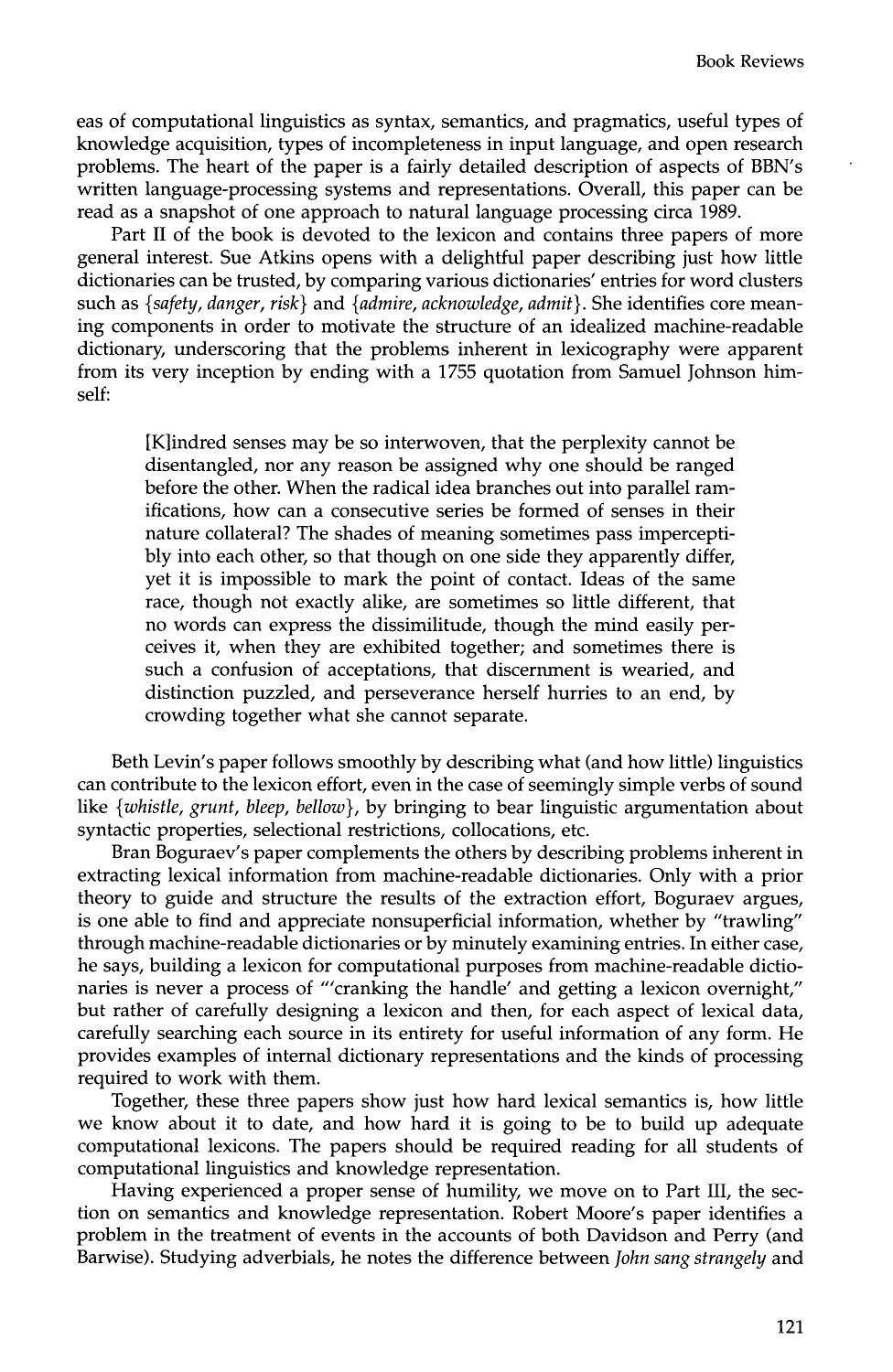*Strangely, John sang:* in the first, the manner of John's singing was strange, whereas in the second, the fact that John sang was strange. To handle this representationally, one clearly needs two entities for *strange* to modify: one for the actual singing, and one for the event of the singing. Moore adopts Perry's approach to associating situations with whole sentences, because this supplies the two requisite entities in a convenient form, but he adopts Davidson's approach to representing adverbs.

The other paper in this section, by James Allen, discusses the distressing separation between parsing and semantic analysis (what Allen calls structural processing) on the one hand and knowledge representation (KR) and reasoning in current NL systems on the other. Despite early NL work that viewed these two aspects as inextricable, this separation is almost ubiquitous today, even in large, longer-lifespan systems that perform both structural processing and KR reasoning. Taking ambiguity as his lodestone, Allen provides numerous ways in which no system can be complete without supporting both kinds of processing and shows why performing structural processing and then reasoning in strict sequentiality is not only wasteful, but can be prohibitively expensive.

He then argues for three important points: The KR must support long-term representation of ambiguity (which involves distinguishing between ambiguity and disjunction, performing inference over ambiguity, and supporting disambiguation techniques); the KR cannot avoid having full expressive power; and compositional semantic interpretation need not be constrained by the final KR language. Throughout the paper, explicitly and implicitly, Allen hints at the kind of solution that is slowly coming to the fore nowadays and that I believe provides our only hope for robust yet deep NL understanding: incomplete and probabilistic reasoning. This is a long paper, but an important one to be read (and occasionally re-read) by everyone working on NL understanding and KR systems as a reminder of how much more there is to be done.

Part IV contains papers on discourse by Passonneau and Steedman. Passonneau's paper addresses the nature of the attentional state in a discourse—roughly, that set of entities upon which the interlocutors are concentrating at any point--by contrasting the operation of the pronouns *it* and *that.* Whereas *it* establishes what is called a local center (a reference point for future utterances), *that* changes the attentional state of an existing discourse entity or creates a new one. To prove her case, Passonneau counts the number of times in a corpus of natural dialogue that *it* and *that* were preceded by various syntactic entities--noun phrases (both subject and non-subject), pronouns, etc. In nine cases she finds statistically significant predictiveness from a class of syntactic entity to one of the two pronouns. Although the paper is exhaustive in its discussion of centering and attentional states (and it points out problems as well as strengths of these notions), it suffers from including hardly anything at all about the data, such as how much there was, where it came from, and so on.

Steedman's paper addresses the problem that sentence intonation structure and sentence syntactic structure in most accounts of syntax do not line up. For many people this is not a problem, of course—Halliday would simply provide the two analyses in parallel--but Steedman argues that with his combinatory categorial grammar (CCG), one can achieve isomorphism essentially by creating intonational categories whose combination rules constrain the syntactic combinations (of which there are far more in CCG than in other grammars). That is, a CCG analysis of a sentence on the purely syntactic level would support many readings with odd-looking (to a syntactician of another school) intermediate nodes and groupings; however, argues Steedman, these categories may be real units when you take intonation into account--for example, when the sentence under analysis answers a question. Steedman uses Pierrehumbert's